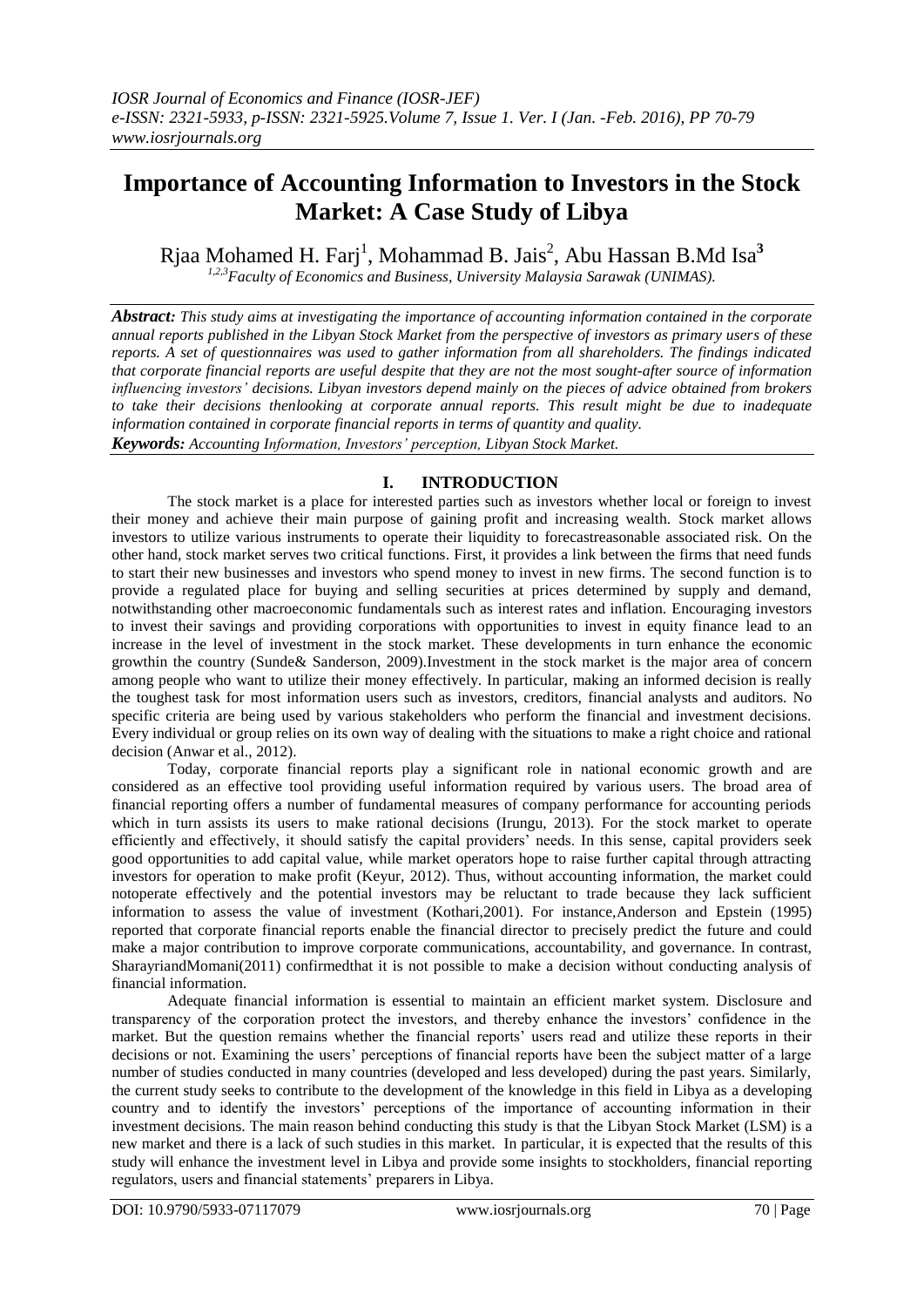In order to achieve the objectives of this study that focuses on investors' perceptions of the usefulness of accounting information in the LSM, the following four questions will be answered:

- What are the perceptions of the investors on how accounting information contained in corporate annual reports can be useful for the purpose of investment?
- How do the investors perceive the companies" financial statements (balance sheet, income statement and cash flow statement) in their investment decisions?
- How do the investors consider the other source of information in their investment decisions?
- What source of information is given the highest priority by investors and considered as the most important factor influencing their investment decisions?

The rest of this paper is organised as follows: the relevant literature on this subject is presented in Section 2, an overview of the LSM developmentis given in Section 3, a detailed research methodology is discussed in Section 4, whilea rigorous analysis,insightful discussion of the data collected and the findings from the study are presented in Section 5. A succinct conclusion and proposal for future research are presented in Section 6.

## **II. LITERATURE REVIEW**

The importance of accounting information to capital market participants has gained the attention of many researchers inthe past decades. Evidently, there have been several survey-based studies in accounting, investigating the perceptions of users regarding the usefulness of annual reports information. One of pioneering studies involved in this field was conducted by Baker andHaslam(1973). In their study, they tried to identify the most important source of information used by individual investors in their analysis of common stock in the New York Stock Exchange (NYSE). A survey questionnaire was conducted to collect the perceptions of 851 individual investors. Their results showed thatindividual investors use many different factors in the analysis of common stock because they may have different information needs than professional analysts. They further opined that individual investors depend on stockbrokers' advice for their investment information.They also found that individual investors attach minor importance to financial statements as sources of information influencing their decisions. Similarly, Anderson and Epstein (1995) found that although the annual reports were less useful as a basis to build investment decision, they found it to be moderately important to take informed decisions.

In the Middle Eastern environment, Abu-Nasserand Rutherford (1996) examined how the external users of corporate financial reports view those reports in a less developed country like Jordan. External users represent individual investors, institutional investors, bank loan officers, stockbrokers, and academics. Based on a survey questionnaire, their results revealed that most user groups consider, at least, moderate use of corporate annual reports. However, they complained of lack of comparability, consistency, and reliability.In Saudi Arabia, Al-Mubarak (1997) undertook a study to discover the usefulness of corporate annual reports in the investment activities from financial analysts" view. Based on the statistical analysis of the results, the study found that financial analysts consider corporate annual reports as the most important source of financial information in their decision.

Hodge (2003)conducted a study to investigate the perceptions of nonprofessional investors onquality of earnings, independence of auditors, and usefulness of financial information. He conducted a survey of 414 individual investors who are members of the National Association of Investors Corporation (NAIC). The result showed a lower perception of earnings quality while a great reliance was given to company audited financial statements when making investment decisions. In Qatar, Al-Attar and Al-Khattar(2007) found that annual reports' users considered these reports as the most important source of information for investment decisions. In a developing country such as Palestine, Abdelkarim et al. (2009) investigated the perception of investors regarding the usefulness of information disclosed in companies' financial statement listed on thePalestinianStock Exchange. Based on the questionnaire survey forwarded to 250 users, the results showed that despite the low quality of financial reports, most users perceived information items disclosed in annual reports as useful for their investment decisions. In addition, income statement, balance sheet and cash flow statement are the most important source of information.

DeZoysaandRudkin(2010) studied the perceptions of the usefulness of annual reports in the Sri LankanStock Market. To examine the hypotheses of their study, a survey questionnaire was conducted covering seven user groups namely accountants, managers, bankers, tax officers, academics, financial analysts, stockbrokers and investors (individual and institutional). The result of their survey showed that the majority of users consider the annual reports as an important source of information, and they use the corporate financial statements frequently. However, they perceived the information provided by the companies as inadequate. In the same way, Azamand Kumar (2011)analyzed the individual investor behaviour and stock price variation in Karachi Stock Exchange by conducting a survey using the questionnaire methodology. Their findings suggested that earnings per share, foreign investment and gross domestic product growth rates have a significant impact on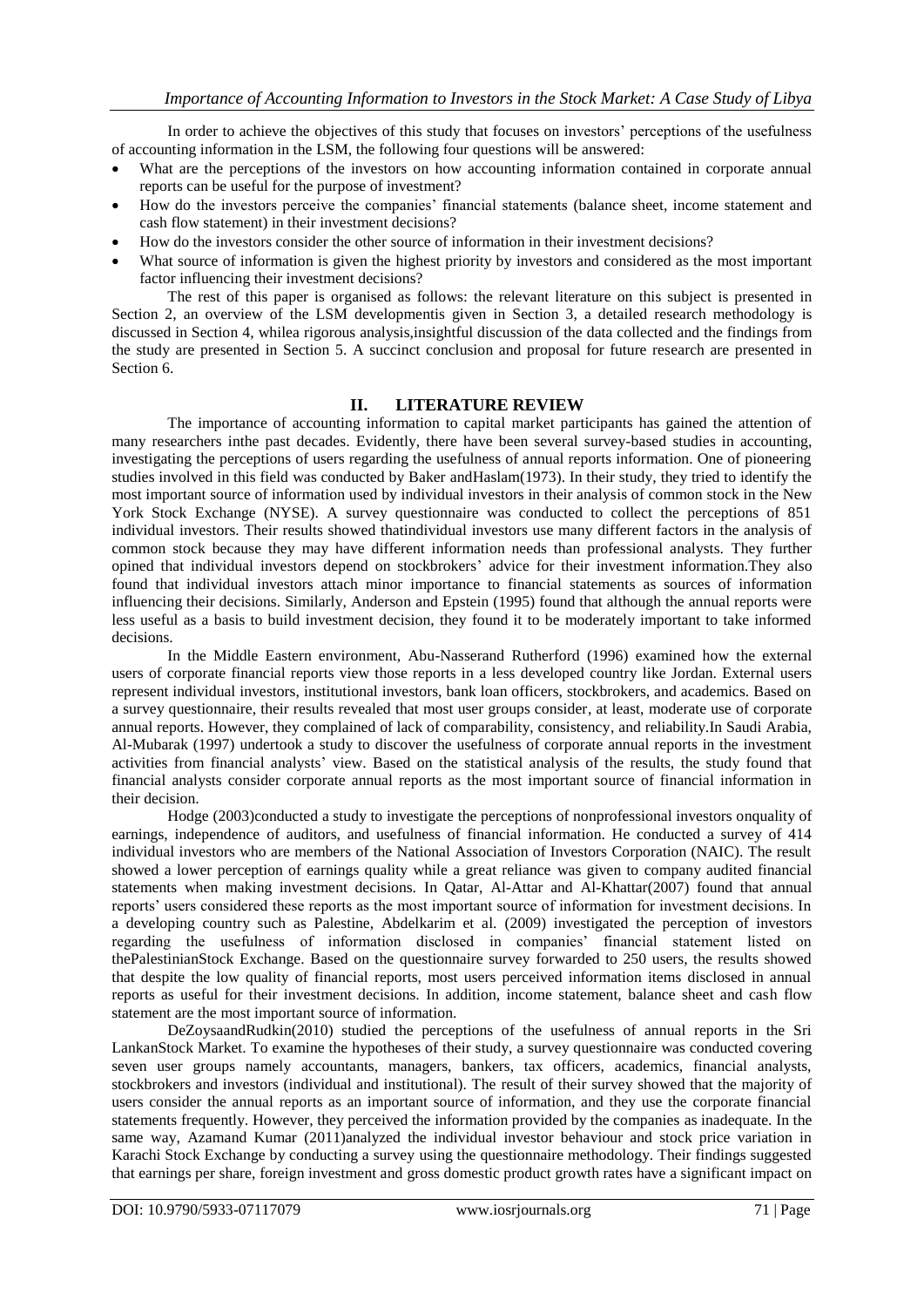stock prices. Also, the individual investors have lots of awareness about these factors when they make their investment decisions.

In Jordan, Al-Sawalqa(2012) also agreed that corporate financial information is a critical source in obtaining good investment opportunities, and individual investors depend on written information issued by internal companies rather than verbal information in their investment decisions. Obamuyi(2013) conducted a study that specifically looked to determine the possible factors that influence individual investors in the Nigerian capital market. His results revealed that five factors influencing investors" decisions are past performance of the company, expected stock split, dividend policy, expected corporate earnings and get-rich quick. However, religious beliefs, rumors, company" products (services), the opinion of family and expected losses in other investments were considered to be the least influencing factors.

In other Arab countrieslike Egypt, KhaledandGamal(2013) examined investors" preferences, attitudes and perceptions of dividends in the EgyptianStock Market. The study considered in the survey individual investors who hold shares directly in the companies while institutional investors were excluded. Based on statistical analysis,the overall outcome indicated that individual investors have a strong preference to receive dividends to the degree that they prefer stock dividend if the company cannot pay cash dividend. A recent study by JagongoandMutswenje(2014) investigated the factors that influence the individual investors' decisions at Nairobi Stock Exchange (NSE). An instructed questionnaire was conducted to collect the perceptions of individual investors at the NSE, and found that firms" position and performance, investment returns, economic conditions, goodwill of the firms, accounting information, environmental factors, and risk minimization are the most important factors influencing the individual investors' decisions at the NSE.

All these previous studies formed part of the motivation to embark on this study for the Libyan Stock Market. It is hoped that the outcome will be of benefit to all stakeholders of the Libyan market.

## **III. THE OVERVIEW OF THE LIBYAN STOCK MARKET**

Since 1999, considerable changes in the Libyan economy have started to accrue, especially with the banking sector. Libyan government considered how economic reform programs may benefit business and how they may be managed. Economic reform measures have been adopted encompassing almost all economic areas such as restrictionin banking rules, fiscal and monetary reforms, and low investment. The main purpose of devising an economic reform was aimed at enhancing worker"s knowledge to better meet the demands of the marketplace. In particular, the planning of economic reform includes comprehensive liberalization, mobilizing savings and turning them into investment in all productive sectors, and removing any obstacles encountered in the establishment of a stock market(Masoud, 2009;Shernanna, 2012). Consequently, the LSM was established in 2006 by the Decision No. 134 of the General People"s Committee (GPC) with a capital of 400 million LD. Theestablishment of the market in Libya plays a significant role in raising the capital and enhancing the Libyan economic reform. It gives an opportunity to everyone to invest their money and savings in the form of securities and achieve greater returns which might lead to increase in the GDP (Edweib et al., 2013).

LSM has witnessed gradual developments in its operation since its establishment. This development led to the attraction and increase in the number of local and foreign investors. In 2006 and 2007, the volume of trading and the total numbers of contributing companies were very limited. While in March 3rd, 2008, LSM began with the introduction of electronic trading system based on the Egyptian model. This new computerized system was designed to make the market efficient and increase the volume of trading. Additionally, LSM implemented a new technology system to work with the specifications and standards of the international market.LSM needs foreign investment to engender growth in its capital market and economy as a whole. It can be noted that LSM recently became a member of African and Middle East Depository Agency, and also joined the Arab Securities Exchange Association (LSM Annual Report, 2008; Aljbiri, 2012). Table 1 shows the main Libyan stock market indicators during the first three years of its establishment.

|      | Table 1: LibyanStock Market Main Indicators during 2008–2010 |                |                          |                                        |                              |                                  |  |  |
|------|--------------------------------------------------------------|----------------|--------------------------|----------------------------------------|------------------------------|----------------------------------|--|--|
| Year | <b>Number</b><br>of<br><b>Trading Days</b>                   | Index<br>(IDX) | <b>Trading</b><br>Volume | <b>Trading Value</b>                   | <b>Market Capitalization</b> | <b>Total Average</b><br>of Value |  |  |
| 2008 | 186                                                          | 796.75         | 1.549.216                | 29,276,065.60                          | 874,780,997,50               | 157,398.20                       |  |  |
| 2009 | 253                                                          | 1104.28        | 5.493.846                | 65.548.389.600                         | 2,654,819,771,00             | 259,084.544                      |  |  |
| 2010 | 191                                                          | 1295.04        | 4.513.994                | 58,065,004.650                         | 3,767,773,648.000            | 304,005.260                      |  |  |
|      | $\mathbf{r}$                                                 | 0.1111.0000    | $\bigcap_{n=1}^{\infty}$ | $\mathbf{1}$ $\mathbf{R}$ $\mathbf{1}$ |                              |                                  |  |  |

Table 1: Libyan  $\alpha$  to also Market Main Indicators during 2008–2010<sup>\*</sup>

\*Source: Libyan Stock Market 2008 - 2010 Annual Reports**.**

Recently, four main sectors became dominant in the LSM namely banking, investment and financial, insurance and industrial sectors. However, the market composition was dependent heavily on the banking sector comprisingof 75 per cent of market capitalization, followed by the insurance sector with 19 per cent, the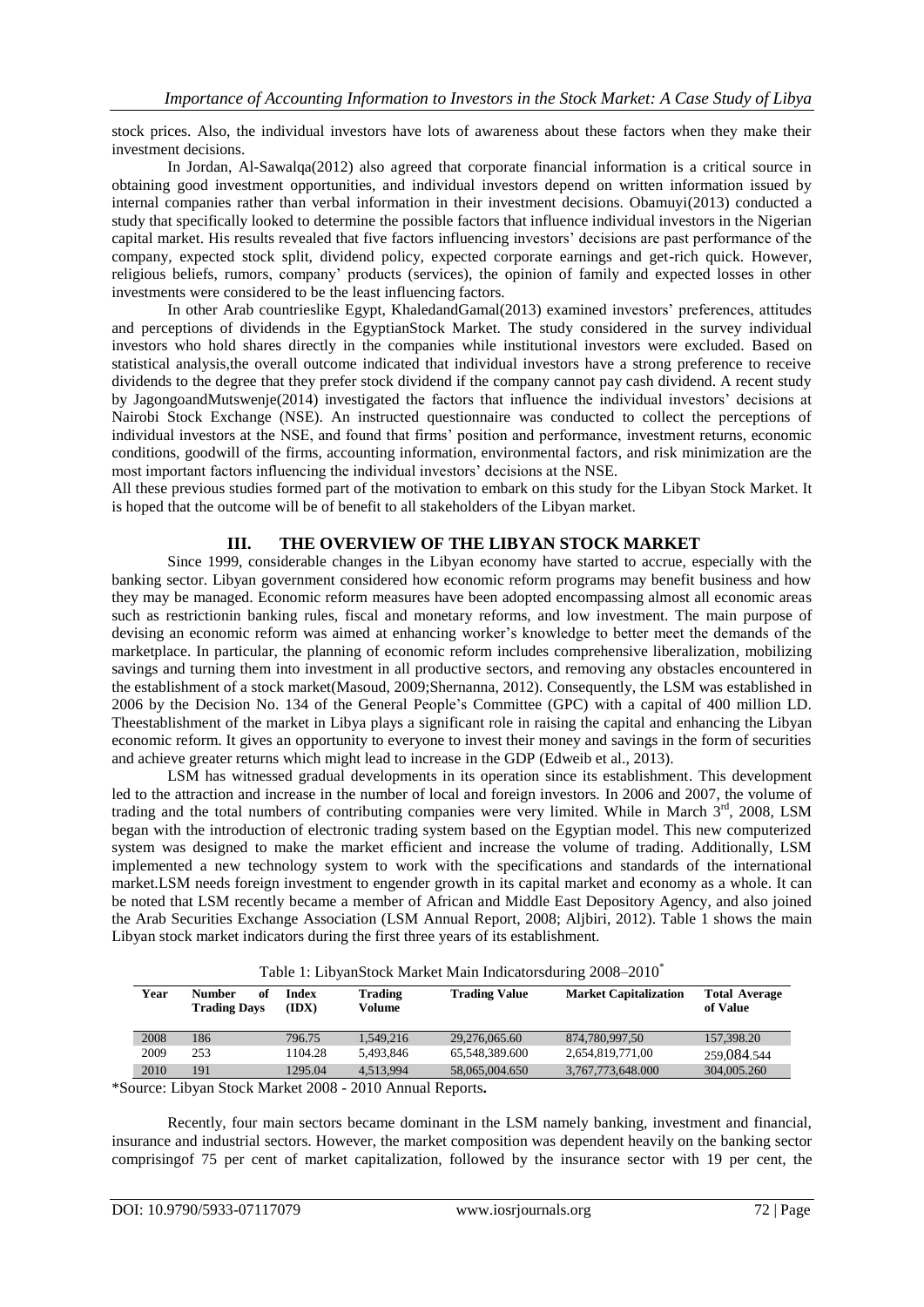services sector with 4 per cent and the industry sector with 2 per cent (LSM Report,2010). Figure 1 shows the classification of the main sectors in the LSM.



Figure 1: Libyan Stock Market Sectors (Source: Libyan Stock Market Report 2010)

This study is important because it casts more light on the stock market and its contribution to the economic growth in a developing countrysuch as Libya. Due to the lack of previous work on the Libyan financial market, we hope that the results of this study will provide some useful information to investment practitioners (individual and institutional investors), creditors, financial analysts, academicians and regulators which in turn will enhance the overall efficiency of the LSM.

## **IV. RESEARCH METHODOLOGY**

## *1. Population and Sample of Study*

In order to achieve the objectives of this study, a questionnaire-based survey was designed and distributed to a group of investors in the LSM. The population of the study consists of all individual investors who registered and are holding shares in companies listed in the LSM.This study focuses on the perceptions of the individual investors group for many reasons. Firstly, the current and potential investors are capital providers and they are interested in the risk-benefit relationship in order to make decisions regarding purchase, selling or holding company shares. Financial statements that meet the investors' needs will generally meet most of the needs of other users. Secondly, the individual investors group is the largest and the most active part in the LSM.Thus,theirperceptionsand views toward publishing financial information cannot be ignored. This is consistent with other previous studies done by Anderson and Epstein (1995); Ba-Owaidan(1994); Motwani (2013) and Obamuyi(2013). They focused mainly on the perceptions of individual investors regarding the usefulness of annual reports in their studies.

The survey for the current study looks only at the individual investors that hold direct shares in listed companies. Indirect holding through pensions was excluded. In addition, this study deals with the individual investors as one group without dividing them into small, medium and large. This agrees with Al-Sawalqa (2012)who suggested that it is more accurate to deal with individual investors as one group without dividing them into small and large groups since there is no guarantee for small investors to stay small permanently. The investor may change from small to large within a few days. In addition, there are no clear standards to classify these categories, and the equity of stock depends on the investors' ability.

Since the population of the individual investors group is large, the survey was carried out among a sample of 310 individual investors chosen by adopting the methodology proposed by Krejcieand Morgan (1970). The methodology was used previously byWanyana (2007) to determine the sample in his study. Over 350 questionnaires were distributed out of which only 256 were usable.

## *2. Structure and Reliability of the Questionnaire*

The development of the questionnaire was based on an extensive review of the relevant literature that have investigated the multi-investors' perceptions towards the usefulness of financial information in investment decisions. Such literature include Abu-Nasserand Rutherford (1996); Ismail and Chandler (2005);Mirshekary and Saudagaran(2005); AbdelKarim et al. (2009); DeZoysaandRudkin(2010); Al-Zarouni et al. (2011); Al-Sawalqa(2012); Khan and Ismail(2012); Alanezi et al. (2014). Despite that the questionnaire of the current study was built on an idea from previous literature, a pilot test was conducted. A draft of the questionnaire was reviewed and pre-tested through three professionals in the area of Accounting and Finance. Based on their comments, the structure of the questionnaire was improved, reaching its final form. Also, to assess the reliability and internal consistency of the questionnaire, Cronbach'sAlpha test was conducted. The overall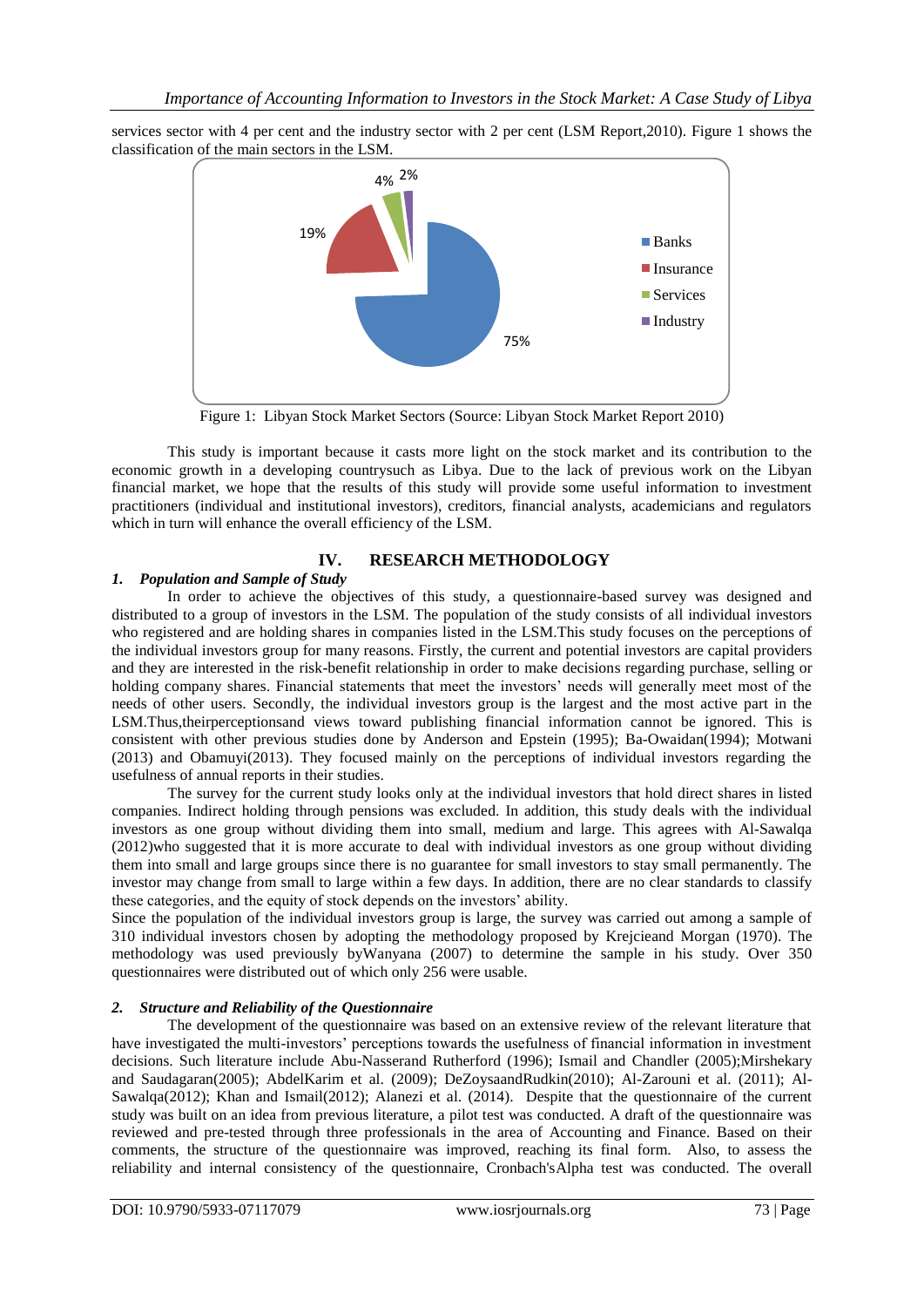Cronbach'sAlpha coefficient for all categories was 97.48 per cent, indicating the high reliability of the instrument of the study.

The questionnaire used for this study employed a five-point Likert scale to determine the degree of each information item to the respondents. The questionnaire was divided to cover two main sections. The first section covers the respondents' demographic characteristics such as gender, ages, experience in the investment field, qualification and the sector invested in. The second section which focuses on the main objective of thisstudy was divided into three sub-sections. The first one reflects the investors" views about the usefulness of accounting information for the purpose of investment. In the second sub-section, the questionnaire requests the respondents to rank the importance of firms" financial statements (balance sheet, income statement and cash flow statement) in their investment decisions. The third sub-section covers the investors' views about the importance of other sources of information in their investment decisions. Suitable parameter methods such as frequency, percentage, arithmetic averages, standard deviation and one sample T-test were conducted to analyzethe data gathered by the questionnaire. The organization of the questionnaire is summarized in Figure 2.



Figure 2: Summary of the Organization of the Questionnaire.

### **V. DATA ANALYSIS AND DISCUSSION**

#### *1. Respondents' Socio-Economic Characteristics*

Table 2 through 7 present the socio-economic characteristics of the respondents in this studyby gender, age, education level, years of experience in the investment field, degree field and the sector invested in respectively.

|  | Table 2: Demographic Characteristics of Respondents by Gender |  |  |
|--|---------------------------------------------------------------|--|--|
|--|---------------------------------------------------------------|--|--|

| . .           |     |                           |  |
|---------------|-----|---------------------------|--|
| <b>Gender</b> |     | Number Percentage $(\% )$ |  |
| Male          | 174 | 68                        |  |
| Female        |     |                           |  |
| <b>Total</b>  | 256 | 100                       |  |

Table 3: Demographic Characteristics of Respondents by Age

| <b>Respondents' Age</b> | <b>Number</b> | Percentage $(\% )$ |
|-------------------------|---------------|--------------------|
| $<$ 30 years            | 50            | 19.5               |
| $30 - < 35$ years       | 65            | 25.4               |
| $35 - 40$ years         | 68            | 26.6               |
| $>40$ years             | 73            | 28.5               |
| <b>Total</b>            | 256           | 100                |

#### Table 4: Demographic Characteristics of Respondents by Level of Education

| <b>Education Level</b> | Number | Percentage (%) |
|------------------------|--------|----------------|
| Diploma                | 54     | 2.1.1          |
| <b>Bachelor</b>        | 142    | 55.5           |
| Master                 | 47     | 18.45          |
| PhD                    | 13     | 5.1            |
| <b>Total</b>           | 256    | (1)            |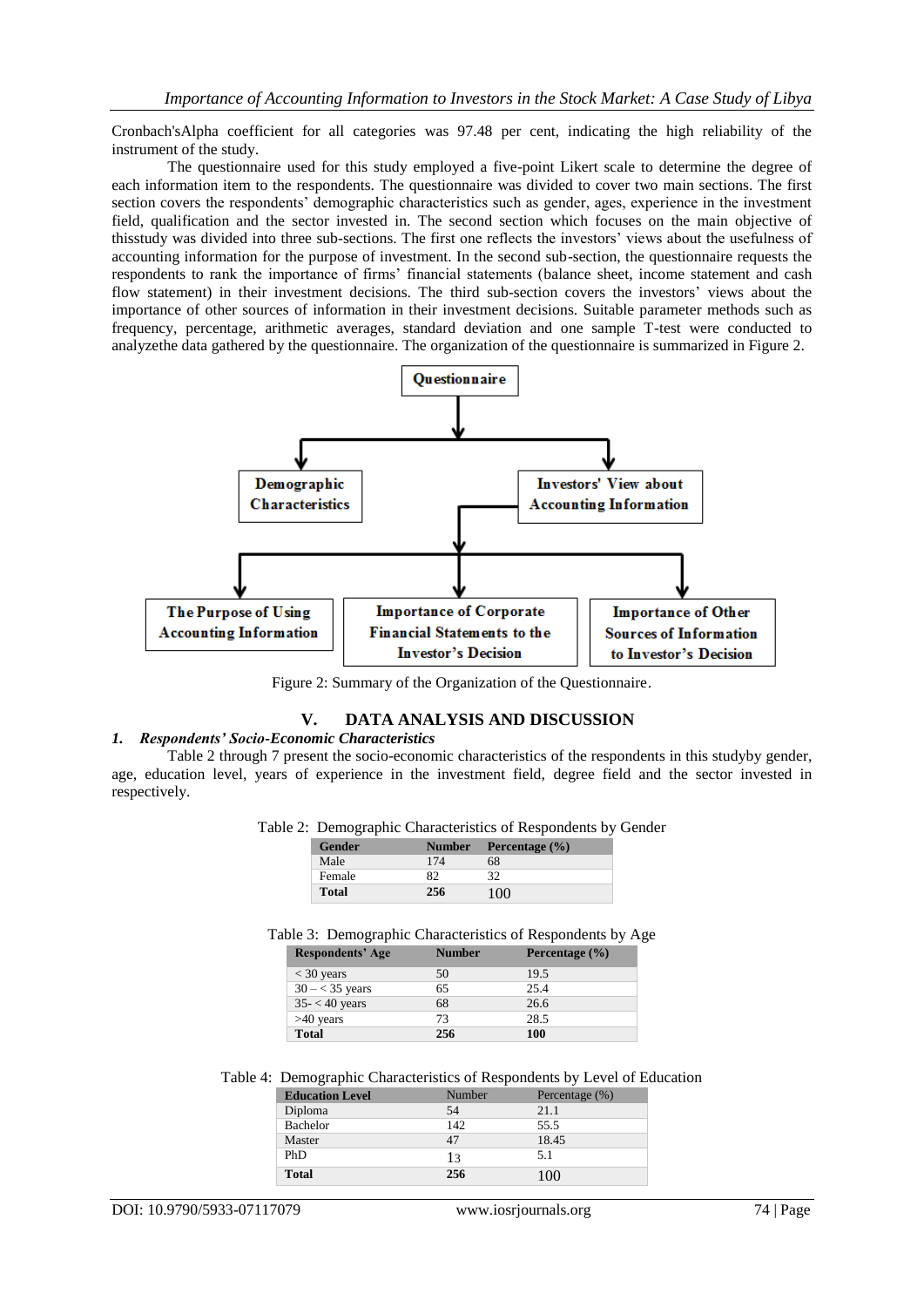| <b>Years of Experience</b> | Number | Percentage $(\%)$ |
|----------------------------|--------|-------------------|
| $1 - 5$ years              | 146    | 57                |
| $5 - 10$ years             | 75     | 29.3              |
| $>10$ years                | 35     | 13.7              |
| Total                      | 256    | 100               |

Table 5: Demographic Characteristics of Respondents by Years of Experience

Table 6: Demographic Characteristics of Respondents by Degree Field

| <b>Field of Specialization</b> | <b>Number</b> | Percentage $(\% )$ |
|--------------------------------|---------------|--------------------|
| Accounting                     | 50            | 19.5               |
| Economics                      | 32            | 12.5               |
| Finance                        | 27            | 10.5               |
| <b>Business Administration</b> | 26            | 10.15              |
| Commerce                       | 7             | 2.37               |
| <b>Stock Market</b>            | 12            | 4.70               |
| Languages                      | 7             | 2.7                |
| Law                            | 12            | 4.68               |
| Arts                           | 8             | 3.12               |
| Engineering                    | 21            | 8.2                |
| Medicine                       | 14            | 5.47               |
| Science                        | 19            | 7.42               |
| Agriculture                    | 9             | 3.51               |
| Others                         | 12            | 4.7                |
| <b>Total</b>                   | 256           | 100                |

Table 7: Demographic Characteristics of Respondents by Sector

| <b>Name of Sector</b> | <b>Number</b> | Percentage $(\% )$ |
|-----------------------|---------------|--------------------|
| Bank                  | 151           | 59                 |
| Insurance             | 64            | 25                 |
| Service               | 36            | 14                 |
| Others (Industry)     |               |                    |
| <b>Total</b>          | 256           | 100                |

As shown in Table 2, 68 per cent of the respondents were male and 32 per centwere female. This distribution is consistent with the nature of females.It reflects the fact that stock market is sometimes risky and women in general do not like to take risks. Most of the respondents were aged above 40 years. This is shown in Table 3. This is because people of more than 40 years are most concerned about retirement and hence need more money for their post-retirement life. According to Table 4, most of the respondents hold bachelor degree (55.5 per cent). This is an indication that most of the respondents are well educated. In terms of years of experience, Table 5 shows that most of the respondents have a total experience in the investment field as a whole ranging from one to less than 10 years.This is because the LSM is a new market that was established in 2006. Most respondents could be considered well-educated, where more than 60per cent of them had qualifications in accounting and finance, business administration, economics and stock market as shown in Table 6. This is a good indicator of the quality and integrity of this study as most ofthe respondents have a background in the subject, and hence can give reliable answers. Table 7 similarly showsthat most investors focus their investment in the banking sector with 59 per cent.This indicatesthat the banking sector is the most active sector in the LSM and the most listed companies were banks.

### *2. Investors' View about the Usefulness of Accounting Information in the Investment Processes*

Table 8 shows that in the first question, the respondents were asked about their usage of financial information provided by companiesin their investment decisions. Majority of them responded that they depend on published financial information as important source of information, assisting them in their investment decisions.Thisis reflected by a mean value of 3.86. The Table also shows that majority of respondents agreed with the benefits of using accounting information in decision-making. Evidently, all items are important with arithmetic means greater than 3, and p-value of less than 0.05.Thismeans that they are statistically significant. For example, they perceived that accounting information can increase the ability of decision makers to judge on investment decision and help to assess the liquidity of the company. This isreflectedby a mean value of 3.71 and 3.67 respectively. This is,to a large extent, consistent with the findings by Alattar and Al-Khater (2007) who surveyed multiple user groups.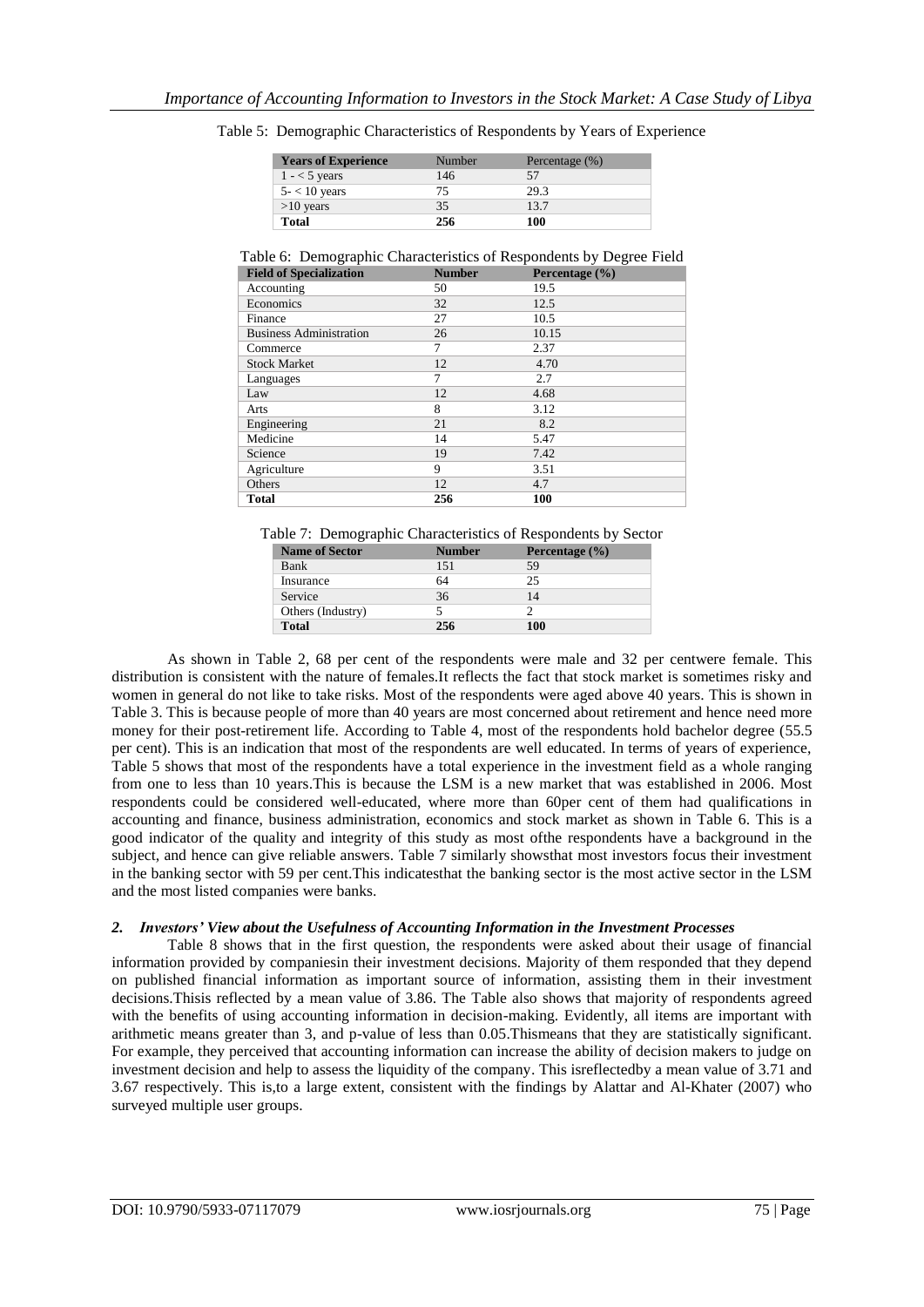| Table 0. Threstors wiews on the Furpose of Osing Accounting Information in the investment Decisions.                                            |      |                          |                     |                |
|-------------------------------------------------------------------------------------------------------------------------------------------------|------|--------------------------|---------------------|----------------|
| <b>Statement</b>                                                                                                                                | Mean | Std.<br><b>Deviation</b> | <b>T</b> -Statistic | <b>P-Value</b> |
| 1- Investors in the LSM depend on accounting information as an important<br>source of information to assist them in their investment decisions. | 3.86 | 1.182                    | 11.687              | $0.000*$       |
| 2- Accounting information increases the capabilities and skills of decision-<br>makers.                                                         | 3.71 | 1.110                    | 10.304              | $0.000*$       |
| 3- Accounting information helps investors to monitor their investment<br>decisions.                                                             | 3.50 | 1.234                    | 6.435               | $0.000*$       |
| 4- Using accounting information reduces the expected risk of investment.                                                                        | 3.61 | 1.129                    | 8.637               | $0.000*$       |
| 5- Accounting information helps investors to evaluate the firm's performance<br>before investing in its shares.                                 | 3.71 | 1.083                    | 10.447              | $0.000*$       |
| 6- Accounting information assists investors to predict the current and future<br>profitability of firms.                                        | 3.63 | 1.109                    | 9.132               | $0.000*$       |
| 7- Accounting information helps investors to predict future dividends.                                                                          | 3.63 | 1.109                    | 9.132               | $0.000*$       |
| 8- Accounting information assists investors to predict the price of securities.                                                                 | 3.56 | 1.150                    | 7.773               | $0.000*$       |
| 9- Increase or decrease in stock prices can be due to change in accounting<br>information.                                                      | 3.27 | 1.066                    | 3.986               | $0.000*$       |
| 10- Accounting information is useful for planning for a firm's future<br>investment.                                                            | 3.66 | 1.079                    | 9.843               | $0.000*$       |
| 11- Accounting information helps investors to assess the liquidity of the<br>companies.                                                         | 3.67 | 1.026                    | 10.447              | $0.000*$       |

Table 8: Investors" Views on the Purpose of Using Accounting Information in the Investment Decisions.

\* *Significant at the 0.05 level*

### *3. Importance of Company's Financial Statement to Investor's Decision*

The results of the investors' perception towards the various items of the firm's financial statement includingincome statement, balance sheet and cash flow, and the effect of such on their investment decisions are shown in Table 9.

| Table 9: Company's Financial Statements |
|-----------------------------------------|
|-----------------------------------------|

| <b>Statement</b>                         | Mean | <b>Std Deviation</b> | <b>T-statistic</b> | <b>P-value</b> |
|------------------------------------------|------|----------------------|--------------------|----------------|
| <b>Balance Sheet Items</b>               |      |                      |                    |                |
| Cash                                     | 3.78 | 1.290                | 9.642              | $0.000*$       |
| <b>Current Assets</b>                    | 3.45 | 1.197                | 6.005              | $0.000*$       |
| <b>Intangible Assets</b>                 | 2.84 | 1.109                | $-2.254$           | $0.025*$       |
| <b>Current Liabilities</b>               | 3.24 | 1.186                | 3.266              | $0.001*$       |
| Yearly retained earnings                 | 3.47 | 1.211                | 6.246              | $0.000*$       |
| Total of shareholders 'equity            | 3.45 | 1.283                | 5.653              | $0.000*$       |
| Book value per share                     | 3.84 | 1.288                | 10.383             | $0.000*$       |
| Amount of long-term liabilities          | 3.19 | 1.316                | 2.327              | $0.021*$       |
| Allowance for doubtful debts             | 2.81 | 1.354                | $-2.262$           | $0.025*$       |
| Amount of yearly dividends               | 4.43 | 1.079                | 21.258             | $0.000*$       |
| Capital structure                        | 4.14 | 1.149                | 15.877             | $0.000*$       |
| Fixed-assets                             | 3.64 | 1.215                | 8.485              | $0.000*$       |
| Long-term investment                     | 3.42 | 1.202                | 5.616              | $0.000*$       |
| Prepaid expenses                         | 3.19 | 1.291                | 2.324              | $0.021*$       |
|                                          |      |                      |                    |                |
| Overall                                  | 3.49 | 0.912                | 8.647              | $0.000*$       |
|                                          |      |                      |                    |                |
| <b>Income Statement Items</b>            |      |                      |                    |                |
| Gross income from ordinary activities    | 4.36 | 1.17                 | 19.586             | $0.000*$       |
| Net profit from extraordinary activities | 3.56 | 1.318                | 6.780              | $0.000*$       |
| Income tax for the year                  | 3.41 | 1.271                | 5.211              | $0.000*$       |
| Total of revenues                        | 3.56 | 1.279                | 7.038              | $0.000*$       |
| Total of expenditure                     | 3.34 | 1.248                | 4.355              | $0.000*$       |
| Cost of sales                            | 3.19 | 1.327                | 2.261              | $0.025*$       |
| Bad debt expenses                        | 2.82 | 1.392                | $-2.110$           | $0.036*$       |
| Yearly profit after tax                  | 4.26 | 1.194                | 16.909             | $0.000*$       |
| Earnings per share                       | 4.18 | 1.164                | 16.210             | $0.000*$       |
| Dividend per share                       | 4.26 | 1.150                | 17.548             | $0.000*$       |
| <b>Overall</b>                           | 3.69 | 0.970                | 11.447             | $0.000*$       |
|                                          |      |                      |                    |                |
| <b>Cash Flow Statement</b>               |      |                      |                    |                |
| Net cash flow from operating activities  | 3.47 | 1.236                | 6.067              | $0.000*$       |
| Net cash flow from financing activities  | 3.46 | 1.307                | 5.643              | $0.000*$       |
| Net cash flow from investing activities  | 3.52 | 1.366                | 6.131              | $0.000*$       |
| Overall                                  | 3.48 | 1.209                | 6.141              | $0.000*$       |

\* *Significant at the 0.05 level*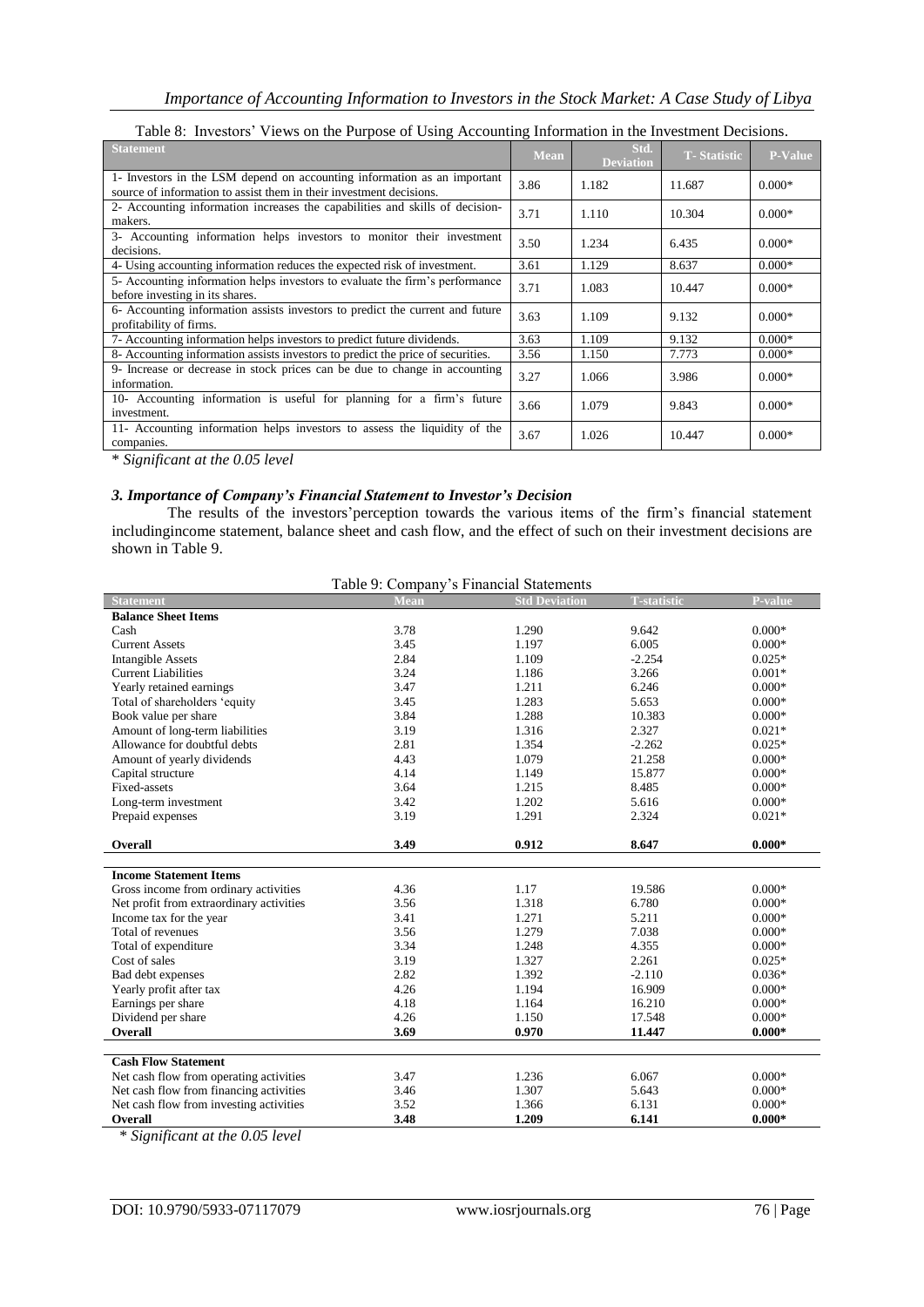As shown in Table 9, the respondents' perception of the items having the most significant influence on their investment decision is indicated by a mean value of more than 3, and p-value of less than 0.05. However, their preference toward the different sections varies. For example, in the balance sheet, the most important item was the amount of yearly dividends with the mean value of 4.43, standard deviation of 21.258 and p-value 0.000. On the other hand, the lowest mean value was 2.81 for the "allowance for doubtful debts" item. This is not surprising since the LSM was dominated by speculators and long-term investors. They are commonly interested in yearly dividends in both short and long term.

In the income statement section, the higher mean of 4.36 was given to gross income from ordinary activities item, followed by yearly profit after tax, dividend per share and earnings per share with a mean value of 4.26, 4.26 and 4.18 respectively. The lowest mean of 2.82 was rated into bad debt expenses. This result might be explained that the investors look at the profitability of the company from different components as the main sector to assess the performance of the company before making their investment decisions. They, however, do not prefer to look in difficult and missing data such as bad debt expense to assess the company. In the cash flow statement section, net cash flow from investing activities was rated by respondents as the most important item influencing their decisions with a mean value of 3.52, followed by net cash flow from operating activities and net cash flow from financing activities with a mean value of 3.47 and 3.46 respectively.

Looking at the overall scores of the means for the three sections, the results outlined in Table 9 showed that respondents attached a higher level of importance to the income statement section with the highest mean value of 3.69 followed by the balance sheet section with a mean score of 3.49 and cash flow statement with a mean score of 3.48.

### *4. Importance of Other Sources of Information to Investor's Decision.*

The results of the investors' viewon the other sources of information and their effect on investment decisions are shown in Table 10.Regarding the respondents" perceptions of other sources of information in their investment decisions, Table 10 shows that the highest mean value of 3.91 and a standard deviation of 1.172 were rated to stock brokerage firm"s advice. This is followed by different sources of information such as company"s fundamental analyses represented by liquidity ratio, market reports, debt to equity ratio, and return to assets. Auditor report, return on equity, number of investors in the market, the number of shares issued and authorized, accounting policies, advice of friends and notes to the financial statement are considered to be next important.

| Table 10: Investors' Views on Other Information |             |                     |                     |                |
|-------------------------------------------------|-------------|---------------------|---------------------|----------------|
| <b>Statements</b>                               | <b>Mean</b> | <b>StdDeviation</b> | <b>T</b> -Statistic | <b>P-value</b> |
| <b>Auditor Report</b>                           | 3.62        | 1.243               | 7.992               | $0.000*$       |
| Notes to the financial statements               | 3.35        | 1.249               | 4.452               | $0.000*$       |
| Firms accounting policies                       | 3.25        | 1.302               | 3.119               | $0.000*$       |
| Statement of change in owner's equity (the      | 3.45        | 1.324               | 5.427               | $0.000*$       |
| number of shares issued and authorized)         |             |                     |                     |                |
|                                                 |             |                     |                     |                |
| Indices related to profitability of firm        |             |                     |                     |                |
| <b>Return on Assets</b>                         | 3.70        | 1.252               | 8.989               | $0.000*$       |
| Return on Equity ratio                          | 3.60        | 1.333               | 7.219               | $0.000*$       |
|                                                 |             |                     |                     |                |
| Indicator about the performance of company      |             |                     |                     |                |
| (debt to equity ratio)                          | 3.73        | 1.275               | 9.382               | $0.000*$       |
|                                                 |             |                     |                     |                |
| Liquidity Ratio                                 | 3.88        | 1.275               | 11.079              | $0.000*$       |
|                                                 |             |                     |                     |                |
| Advice of friends                               | 3.39        | 1.276               | 4.947               | $0.000*$       |
| Luck                                            | 2.67        | 1.299               | $-4.041$            | $0.000*$       |
| <b>Rumors</b>                                   | 2.62        | 1.326               | $-4.573$            | $0.000*$       |
| Periodical market reports                       | 3.81        | 1.140               | 11.345              | $0.000*$       |
| Advice from brokerage firms                     | 3.91        | 1.172               | 12.481              | $0.000*$       |
| Number of investors in the market               | 3.46        | 1.366               | 5.446               | $0.000*$       |

\* *Significant at the 0.05 level*

To a large extent, we can conclude that Libyan investors depend on various sources of information for investment decision making. More specifically, despite that they considered the company financial statements as important source of information that significantly impact on their investment decisions, they also prefer to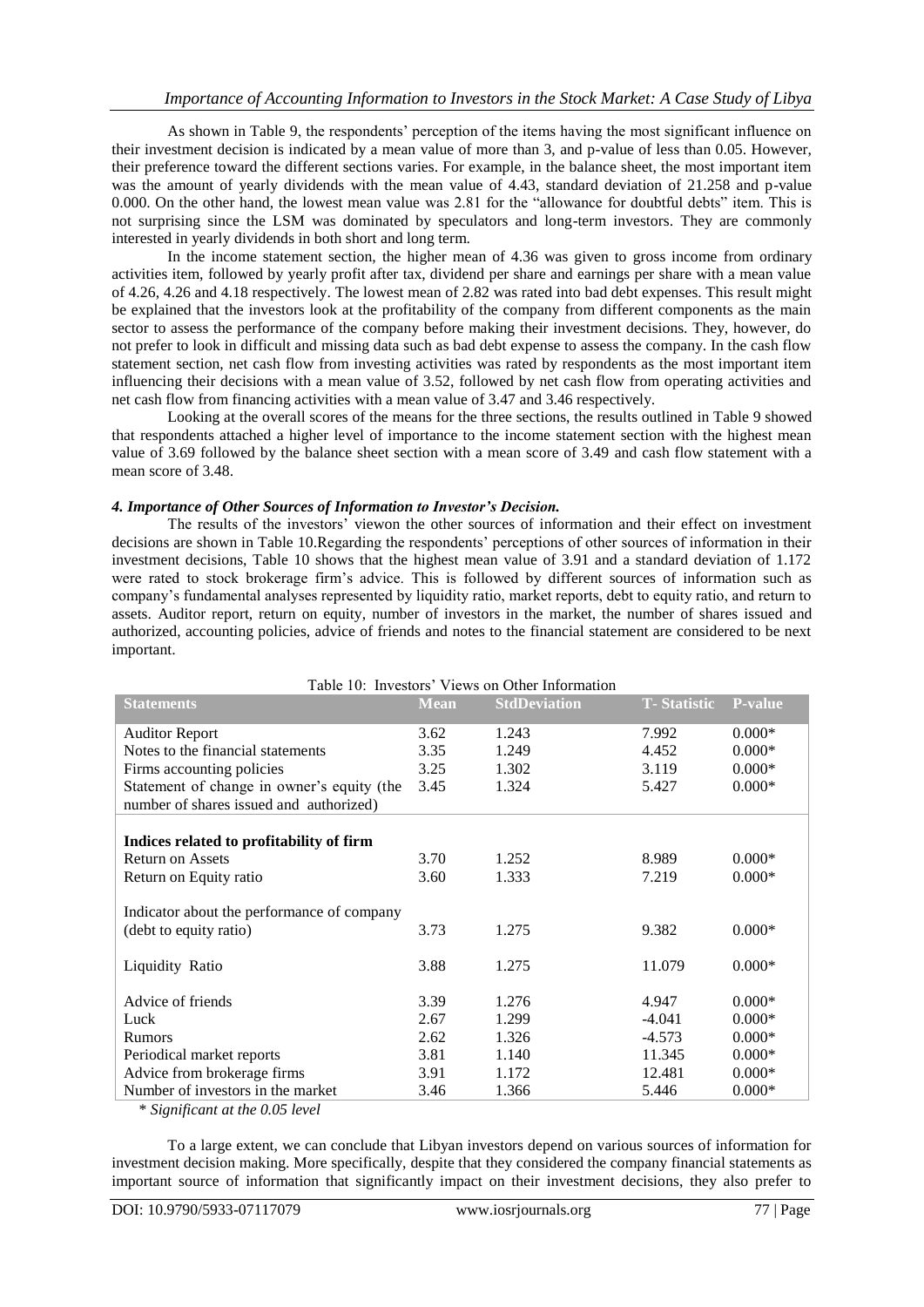depend on other sources of information such as stock broker"s advices, auditor"s reports and market periodical reports. This indicates that Libyan investors prefer to look for every piece of information that might assist them to take rational decision. To a large extent, these findings are in perfect agreement with the results obtained by other studies conducted in the developing countries while surveying multiple groups of users (Abdel Karim et al. 2009; Abu-Nasser and Rutherford 1996; Al-Zubaidi 2010; DeZoysa and Rudkin 2010; and Mirshekary and Saudagaran, 2005). For example, Al-Zubaidi (2010) found that individual investors in Iraq considered company annual reports as important source of information influencing their decision, and followed by other information such as brokerage's advice and market publications.

## *5. Importance of Different Sources of Information (Financial and Non-Financial)*

This part represents the sources of information that investors use and rely on to take their decisions related to buying, holding and selling shares. Table 11 shows the mean scores that investors accorded to different sources of information and their rank. The Table shows that investors rank the different sources of information as useful information influencing their investment decision, reflecting a mean score of higher than 3, ranging from 3.39 to 3.91. Rumors and luck were given the lowest mean values of 2.62 and 2.67 respectively. However, stockbrokers' advice continued to be the investors' primary source of information on which they rely while taking their investment decisions. This is followed by different sections of financial information including company"s fundamental analyses represented by liquidity ratio, market reports, debt to equity ratio, return to assets, auditor report, income statement, return on equity, balance sheet, cash flow statement, number of investors in the market, the number of shares issued and authorized, accounting policies, advice of friends and notes to the financial statement respectively.

Table 11: Investors view about different source of information (financial and non-financial)

| No                                                     | <b>Sources of information</b>          | Mean | <b>StdDeviation</b> | $T-test$ | P-value  | Rank |
|--------------------------------------------------------|----------------------------------------|------|---------------------|----------|----------|------|
| A- Financial information include in annual reports     |                                        |      |                     |          |          |      |
| $1-$                                                   | Balance Sheet.                         | 3.49 | 0.912               | 8.647    | $0.000*$ | (9)  |
| $2 -$                                                  | Income statement.                      | 3.69 | 0.970               | 11.447   | $0.000*$ | (6)  |
| $3-$                                                   | Cash flow statement.                   | 3.48 | 1.209               | 6.141    | $0.000*$ | (10) |
| $4-$                                                   | Auditor's report.                      | 3.62 | 1.243               | 7.992    | $0.000*$ | (7)  |
| $5 -$                                                  | Notes appended to financial statement  | 3.35 | 1.249               | 4.452    | $0.000*$ | (14) |
| $6-$                                                   | Firm's accounting policies.            | 3.25 | 1.302               | 3.119    | $0.000*$ | (15) |
| $7 -$                                                  | Statement of change in owner's equity) | 3.45 | 1.324               | 5.427    | $0.000*$ | (12) |
| Indices related to corporate profitability of such as: |                                        |      |                     |          |          |      |
| $8-$                                                   | Return on assets ratio.                | 3.70 | 1.252               | 8.989    | $0.000*$ | (5)  |
| 9                                                      | Return on equity ratio.                | 3.60 | 1.333               | 7.219    | $0.000*$ | (8)  |
| $10-$                                                  | Indicators of the performance          |      |                     |          |          |      |
|                                                        | of the company (debt to equity ratio). | 3.73 | 1.275               | 9.382    | $0.000*$ | (4)  |
| $11 -$                                                 | Firm's liquidity ratio.                | 3.88 | 1.275               | 11.079   | $0.000*$ | (2)  |
| <b>B</b> - Non-financial information                   |                                        |      |                     |          |          |      |
| $12 -$                                                 | Advice of friends.                     | 3.39 | 1.276               | 4.947    | $0.000*$ | (13) |
| $13-$                                                  | Luck.                                  | 2.67 | 1.299               | $-4.041$ | $0.000*$ | (16) |
| $14-$                                                  | Rumours from the market.               | 2.62 | 1.326               | $-4.573$ | $0.000*$ | (17) |
| $15 -$                                                 | Periodical market reports.             | 3.81 | 1.140               | 11.345   | $0.000*$ | (3)  |
| $16-$                                                  | Advice from brokerage firms.           | 3.91 | 1.172               | 12.481   | $0.000*$ | (1)  |
| $17-$                                                  | Number of investors in the market.     | 3.46 | 1.366               | 5.446    | $0.000*$ | (11) |

*\* Significant at the 0.05 level of significance.* 

To a large extent, the afore-mentioned findings are in perfect agreement with the results obtained by other studies conducted in the developed countries while surveying individual investors group (Baker and Haslem 1973; Anderson and Epstein 1995). For example, Baker and Haslem (1973) reached the conclusion that individual investors in the USA depend heavily on brokers" advice, and perceived that company"s annual reports are moderately important in decision making.

## **VI. CONCLUSION**

The main objective of this study is to measure the usefulness of accounting information contained in annual reports in the Libyan Stock Market (LSM) from the investors' perspective. The results of the survey showed that, although corporate financial reports are less useful as the basis for investment decision making, most of the respondents found it to be useful information. In particular, Libyan investors prefer firstly to take pieces of advice from brokers as a basis to assess their investment decisions thenlookingat corporate financial reports. This result may reflect the inadequacyin the disclosures in corporate financial reports in terms of quantity and quality. This conclusion confirms the need for future research on the evaluation of disclosure in the annual reports of companies listed in the LSM.